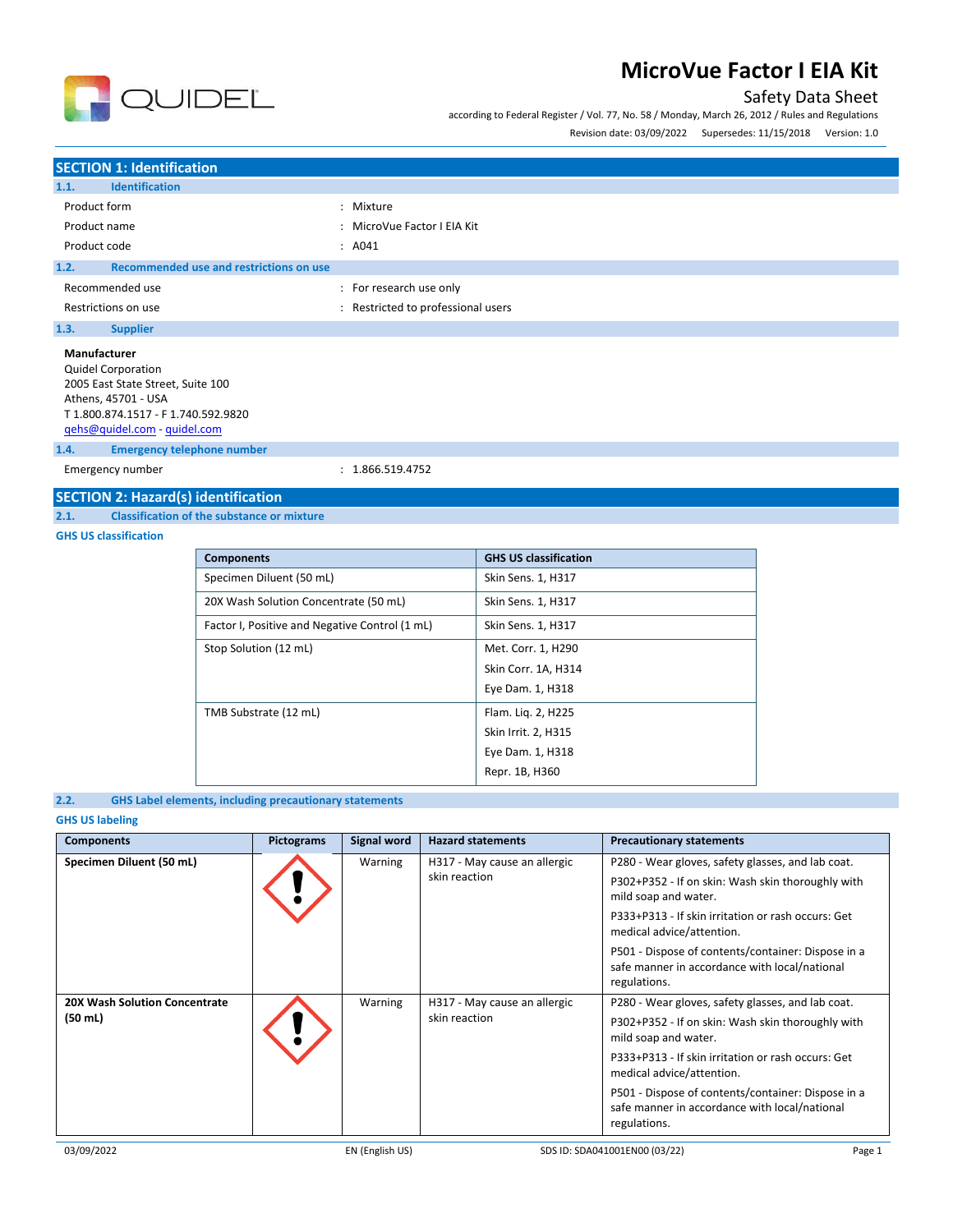P332+P313 - If skin irritation occurs: Get medical

P501 - Dispose of contents/container: Dispose in a safe manner in accordance with local/national

advice/attention.

# Safety Data Sheet<br>6, 2012 / Rules and Regulations

according to Federal Register / Vol. 77, No. 58 / Monday, March 26, 2012 / Rules and Regulations

|                                                          |         |                                                                                                                                                                           | according to Federal Register / Vol. 77, No. 58 / Monday, March 26, 2012 / Rules and Regulations<br>Supersedes: 11/15/2018<br>Revision date: 03/09/2022<br>Version: 1.0                                                                                                                                                                                                                                                                                                                                                                                 |
|----------------------------------------------------------|---------|---------------------------------------------------------------------------------------------------------------------------------------------------------------------------|---------------------------------------------------------------------------------------------------------------------------------------------------------------------------------------------------------------------------------------------------------------------------------------------------------------------------------------------------------------------------------------------------------------------------------------------------------------------------------------------------------------------------------------------------------|
| <b>Factor I, Positive and Negative</b><br>Control (1 mL) | Warning | H317 - May cause an allergic<br>skin reaction                                                                                                                             | P280 - Wear gloves, safety glasses, and lab coat.<br>P302+P352 - If on skin: Wash skin thoroughly with<br>mild soap and water.<br>P333+P313 - If skin irritation or rash occurs: Get<br>medical advice/attention.<br>P501 - Dispose of contents/container: Dispose in a<br>safe manner in accordance with local/national<br>regulations.                                                                                                                                                                                                                |
| Stop Solution (12 mL)                                    | Danger  | H290 - May be corrosive to<br>metals<br>H314 - Causes severe skin burns<br>and eye damage<br>H318 - Causes serious eye<br>damage                                          | P261 - Avoid breathing mist, spray.<br>P280 - Wear gloves, safety glasses, and lab coat.<br>P304+P340 - If inhaled: Remove person to fresh air<br>and keep comfortable for breathing.<br>P305+P351+P338 - IF IN EYES: Rinse cautiously with<br>water for several minutes. Remove contact lenses, if<br>present and easy to do. Continue rinsing.<br>P321 - Specific treatment: Seek medical attention if<br>ill effect develops.<br>P501 - Dispose of contents/container: Dispose in a<br>safe manner in accordance with local/national<br>regulations. |
| TMB Substrate (12 mL)                                    | Danger  | H225 - Highly flammable liquid<br>and vapor<br>H315 - Causes skin irritation<br>H318 - Causes serious eye<br>damage<br>H360 - May damage fertility or<br>the unborn child | P261 - Avoid breathing mist, spray.<br>P264 - Wash hands thoroughly after handling<br>P280 - Wear gloves, and safety glasses, and lab coat.<br>P302+P352 - If on skin: Wash skin thoroughly with<br>mild soap and water.<br>P304+P340 - If inhaled: Remove person to fresh air<br>and keep comfortable for breathing.<br>P305+P351+P338 - IF IN EYES: Rinse cautiously with<br>water for several minutes. Remove contact lenses, if<br>present and easy to do. Continue rinsing.                                                                        |

|                                                                         |                                                                                                                                                       |               | regulations. |                                                                                                                                                                                              |
|-------------------------------------------------------------------------|-------------------------------------------------------------------------------------------------------------------------------------------------------|---------------|--------------|----------------------------------------------------------------------------------------------------------------------------------------------------------------------------------------------|
| <b>SECTION 3: Composition/Information on ingredients</b>                |                                                                                                                                                       |               |              |                                                                                                                                                                                              |
| <b>Name</b>                                                             | <b>Chemical name</b>                                                                                                                                  | CAS#          | %            | <b>GHS US classification</b>                                                                                                                                                                 |
| 1. Specimen Diluent (50 mL)<br>2. 20X Wash Solution Concentrate (50 mL) | Mixture for ProClin 300:<br>5-chloro-2-methyl-2H-isothiazol-3-one [EC<br>no. 247-500-7] and 2-methyl-2H-isothiazol-<br>3-one [EC no. 220-239-6] (3:1) | 55965-84-9    | 0.035        | Acute Tox. 3 (Oral), H301<br>Acute Tox. 3 (Dermal), H311<br>Acute Tox. 3 (Inhalation), H331<br>Skin Corr. 1B, H314<br>Skin Sens. 1, H317<br>Aquatic Acute 1, H400<br>Aquatic Chronic 1, H410 |
| Stop Solution (12 mL)                                                   | hydrochloric acid  %                                                                                                                                  | 7647-01-0     | $1 - 5$      | Met. Corr. 1, H290<br>Skin Corr. 1, H314<br>Eye Dam. 1, H318<br>STOT SE 3, H335                                                                                                              |
| TMB Substrate (12 mL)                                                   | 1-ethylpyrrolidin-2-one                                                                                                                               | 2687-91-4     | $1 - 5$      | Flam. Lig. 4, H227<br>Eye Dam. 1, H318<br>Repr. 1B, H360                                                                                                                                     |
|                                                                         | 1-methyl-2-pyrrolidone                                                                                                                                | 872-50-4      | $1 - 10$     | Flam. Lig. 4, H227<br>Skin Irrit. 2, H315<br>Eye Irrit. 2, H319<br>Repr. 1B, H360<br>STOT SE 3, H335                                                                                         |
|                                                                         | acetone                                                                                                                                               | $67 - 64 - 1$ | $1 - 10$     | Flam. Liq. 2, H225                                                                                                                                                                           |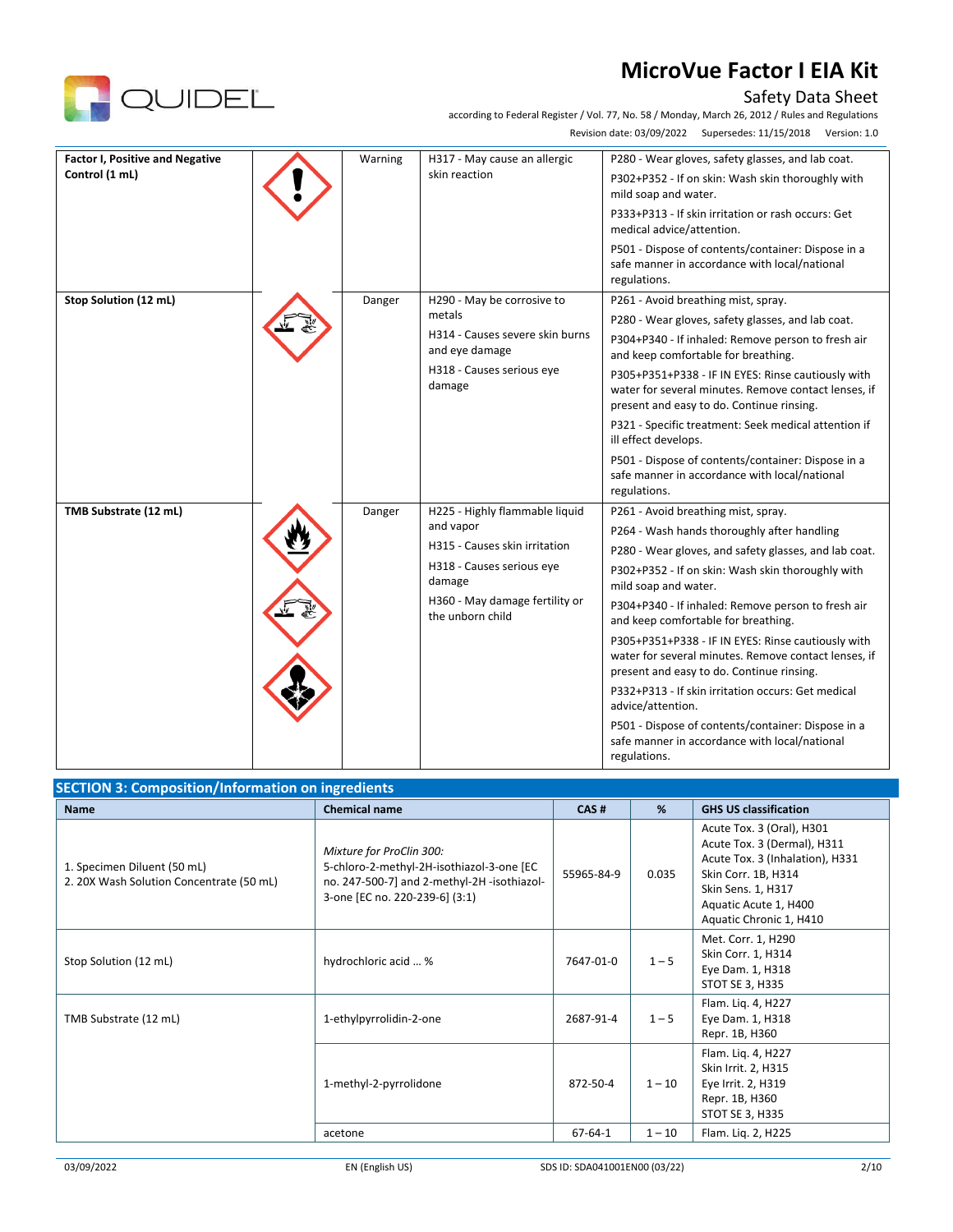

# Safety Data Sheet

according to Federal Register / Vol. 77, No. 58 / Monday, March 26, 2012 / Rules and Regulations

Revision date: 03/09/2022 Supersedes: 11/15/2018 Version: 1.0

|                                          |                                                                                                                                                       |            |          | Eye Irrit. 2A, H319<br>STOT SE 3, H336                                                                                                                                                                                           |
|------------------------------------------|-------------------------------------------------------------------------------------------------------------------------------------------------------|------------|----------|----------------------------------------------------------------------------------------------------------------------------------------------------------------------------------------------------------------------------------|
| Factor I, Positive and Negative Controls | Methylisothiazolone                                                                                                                                   | 26172-54-3 | $\leq 1$ | Acute Tox. 3 (Oral), H301<br>Acute Tox. 3 (Dermal), H311<br>Acute Tox. 2 (Inhalation), H330<br>Acute Tox. 2 (Inhalation), H330<br>Skin Corr. 1A, H314<br>Skin Sens. 1A, H317<br>Aquatic Acute 2, H401<br>Aquatic Chronic 1, H410 |
|                                          | Mixture for ProClin 300:<br>5-chloro-2-methyl-2H-isothiazol-3-one [EC<br>no. 247-500-7] and 2-methyl-2H-isothiazol-<br>3-one [EC no. 220-239-6] (3:1) | 55965-84-9 | 0.035    | Acute Tox. 3 (Oral), H301<br>Acute Tox. 3 (Dermal), H311<br>Acute Tox. 3 (Inhalation), H331<br>Skin Corr. 1B, H314<br>Skin Sens. 1, H317<br>Aquatic Acute 1, H400<br>Aquatic Chronic 1, H410                                     |

Full text of hazard classes and H-statements : see section 16

|              | <b>SECTION 4: First-aid measures</b>                                        |                      |                                                                |                                                                                                               |  |
|--------------|-----------------------------------------------------------------------------|----------------------|----------------------------------------------------------------|---------------------------------------------------------------------------------------------------------------|--|
| 4.1.         | <b>Description of first aid measures</b>                                    |                      |                                                                |                                                                                                               |  |
|              | First-aid measures general                                                  |                      | : IF exposed or concerned: Get medical advice/attention.       |                                                                                                               |  |
|              | First-aid measures after inhalation                                         | ÷                    | Remove person to fresh air and keep comfortable for breathing. |                                                                                                               |  |
|              | First-aid measures after skin contact                                       |                      |                                                                | Rinse skin with water/shower. If skin irritation or rash occurs: Get medical advice/attention.                |  |
|              | First-aid measures after eye contact                                        |                      | Continue rinsing. Call a physician immediately.                | Rinse cautiously with water for several minutes. Remove contact lenses, if present and easy to do.            |  |
|              | First-aid measures after ingestion                                          |                      | : Call a poison center or a doctor if you feel unwell.         |                                                                                                               |  |
| 4.2.         | Most important symptoms and effects (acute and delayed)                     |                      |                                                                |                                                                                                               |  |
|              | Symptoms/effects after skin contact                                         |                      | : Irritation. May cause an allergic skin reaction.             |                                                                                                               |  |
|              | Symptoms/effects after eye contact                                          |                      | : Serious damage to eyes.                                      |                                                                                                               |  |
| if necessary | Immediate medical attention and special treatment, : Treat symptomatically. |                      |                                                                |                                                                                                               |  |
|              | <b>SECTION 5: Fire-fighting measures</b>                                    |                      |                                                                |                                                                                                               |  |
| 5.1.         | Suitable (and unsuitable) extinguishing media                               |                      |                                                                |                                                                                                               |  |
|              | Suitable extinguishing media                                                |                      | : Water spray. Dry powder. Foam. Carbon dioxide.               |                                                                                                               |  |
| 5.2.         | Specific hazards arising from the chemical                                  |                      |                                                                |                                                                                                               |  |
| Fire hazard  |                                                                             |                      | : Highly flammable liquid and vapor.                           |                                                                                                               |  |
| 5.3.         | Special protective equipment and precautions for fire-fighters              |                      |                                                                |                                                                                                               |  |
|              | Protection during firefighting                                              |                      | apparatus. Complete protective clothing.                       | : Do not attempt to take action without suitable protective equipment. Self-contained breathing               |  |
|              | <b>SECTION 6: Accidental release measures</b>                               |                      |                                                                |                                                                                                               |  |
| 6.1.         | Personal precautions, protective equipment and emergency procedures         |                      |                                                                |                                                                                                               |  |
| 6.1.1.       | For non-emergency personnel                                                 |                      |                                                                |                                                                                                               |  |
|              | <b>Emergency procedures</b>                                                 |                      | equipment may intervene. Avoid breathing mist, spray.          | No open flames, no sparks, and no smoking. Only qualified personnel equipped with suitable protective         |  |
| 6.1.2.       | For emergency responders                                                    |                      |                                                                |                                                                                                               |  |
|              | Protective equipment                                                        |                      | section 8: "Exposure controls/personal protection".            | Do not attempt to take action without suitable protective equipment. For further information refer to         |  |
| 6.2.         | <b>Environmental precautions</b>                                            |                      |                                                                |                                                                                                               |  |
|              | <b>Environmental precautions</b>                                            |                      |                                                                | : Avoid release to the environment. Notify authorities if product enters sewers or public waters.             |  |
| 6.3.         | Methods and material for containment and cleaning up                        |                      |                                                                |                                                                                                               |  |
|              | Methods for cleaning up                                                     |                      |                                                                | : Take up liquid spill into absorbent material. Notify authorities if product enters sewers or public waters. |  |
|              | Other information                                                           | $\ddot{\phantom{a}}$ | Dispose of materials or solid residues at an authorized site.  |                                                                                                               |  |
|              | Reference to other sections                                                 |                      | For further information refer to section 13.                   |                                                                                                               |  |
| 03/09/2022   |                                                                             |                      | EN (English US)                                                | 3/10<br>SDS ID: SDA041001EN00 (03/22)                                                                         |  |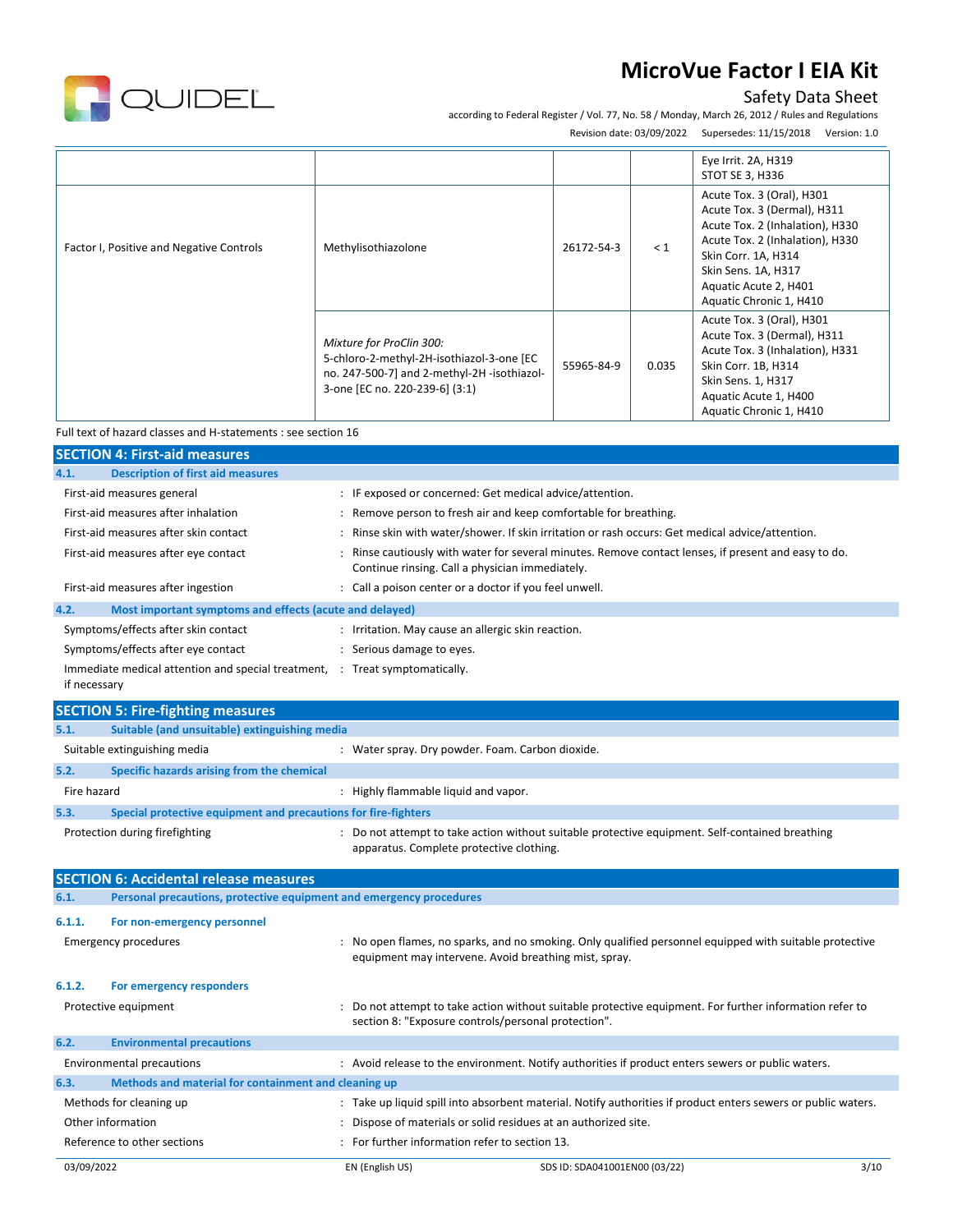# Safety Data Sheet

according to Federal Register / Vol. 77, No. 58 / Monday, March 26, 2012 / Rules and Regulations

Revision date: 03/09/2022 Supersedes: 11/15/2018 Version: 1.0



| <b>SECTION 7: Handling and storage</b>                               |                                                                                                                                                                                                                                 |
|----------------------------------------------------------------------|---------------------------------------------------------------------------------------------------------------------------------------------------------------------------------------------------------------------------------|
| <b>Precautions for safe handling</b><br>7.1.                         |                                                                                                                                                                                                                                 |
| Precautions for safe handling                                        | Ensure good ventilation of the work station. Wear personal protective equipment. Do not handle until<br>all safety precautions have been read and understood. Avoid breathing mist, spray. Avoid contact with<br>skin and eyes. |
| Hygiene measures                                                     | : Do not eat, drink or smoke when using this product. Always wash hands after handling the product.                                                                                                                             |
| 7.2.<br>Conditions for safe storage, including any incompatibilities |                                                                                                                                                                                                                                 |
| <b>Technical measures</b>                                            | : Ground/bond container and receiving equipment.                                                                                                                                                                                |
| Storage conditions                                                   | : Store in a well-ventilated place. Keep cool. Keep container tightly closed. Store in corrosive resistant<br>container with a resistant inner liner. Keep only in original container. Store locked up.                         |
| Incompatible materials                                               | Metals.                                                                                                                                                                                                                         |

### **SECTION 8: Exposure controls/personal protection**

#### **8.1. Control parameters**

| hydrochloric acid  % (7647-01-0)       |                                |                                                        |  |
|----------------------------------------|--------------------------------|--------------------------------------------------------|--|
| <b>OSHA</b>                            | OSHA PEL C                     | 7 mg/m $3$                                             |  |
| <b>OSHA</b>                            | OSHA PEL C [ppm]               | 5 ppm                                                  |  |
| <b>OSHA</b>                            | Regulatory reference (US-OSHA) | <b>OSHA Annotated Table Z-1</b>                        |  |
| acetone (67-64-1)                      |                                |                                                        |  |
| <b>ACGIH</b>                           | ACGIH OEL TWA [ppm]            | 250 ppm                                                |  |
| <b>ACGIH</b>                           | ACGIH OEL STEL [ppm]           | 500 ppm                                                |  |
| 1-methyl-2-pyrrolidone (872-50-4)      |                                |                                                        |  |
| <b>ACGIH</b>                           | BEI                            | 100 mg/l Parameter: 5-Hydroxy-N-methyl-2-pyrrolidone - |  |
|                                        |                                | Medium: urine - Sampling time: End of shift            |  |
| 82<br>Annropriate engineering controls |                                |                                                        |  |

#### **8.2. Appropriate engineering controls**

Appropriate engineering controls **intimulation** : Ensure good ventilation of the work station.

Environmental exposure controls entity and the environment.

#### **8.3. Individual protection measures/Personal protective equipment**

**Materials for protective clothing:**

Lab coat

**Hand protection:**

Protective gloves

**Eye protection:**

Safety glasses

**Skin and body protection:**

Wear suitable protective clothing

**Respiratory protection:**

Wear respiratory protection.

**Personal protective equipment symbol(s):**



#### **Other information:**

Do not eat, drink or smoke when using this product.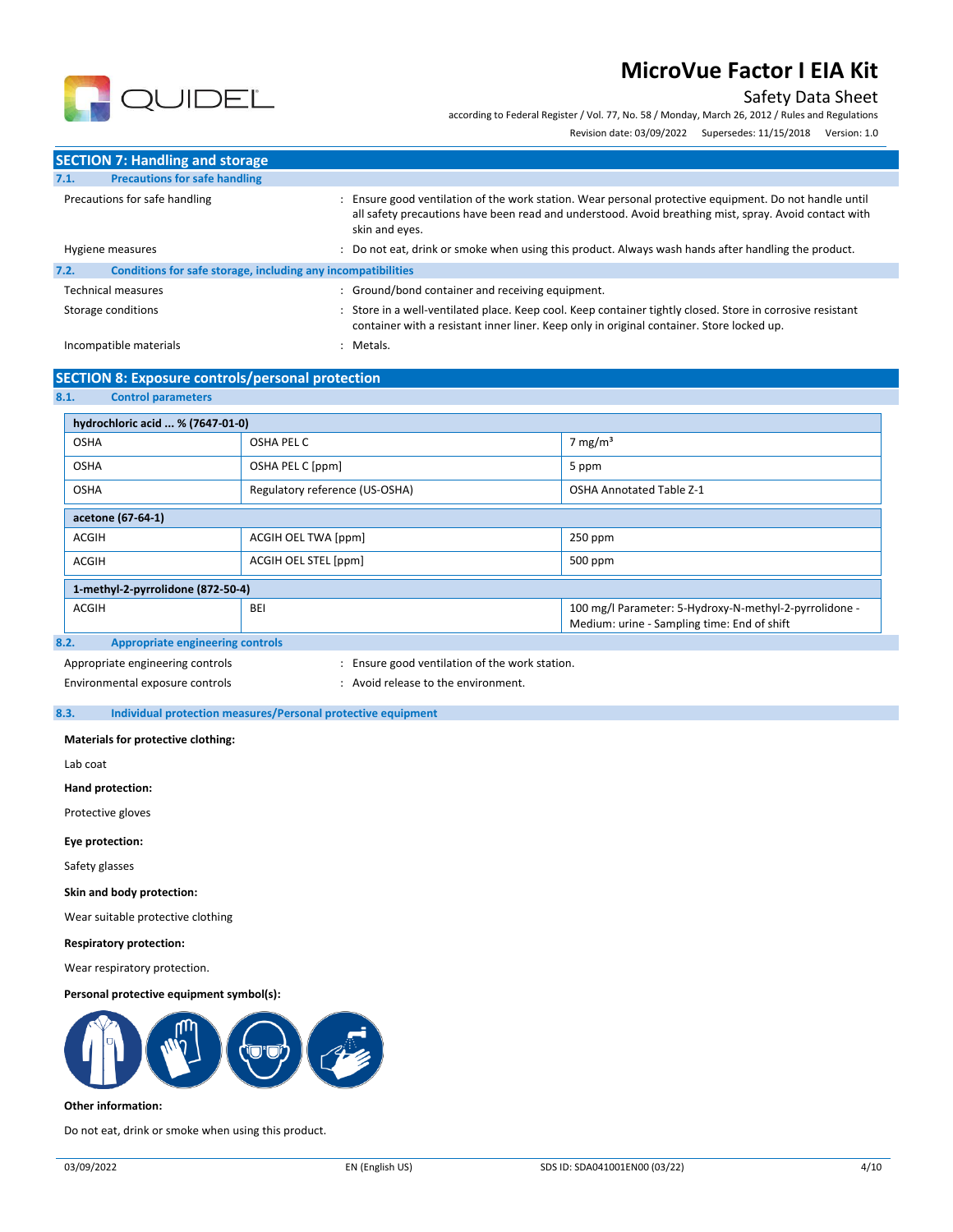

# Safety Data Sheet

according to Federal Register / Vol. 77, No. 58 / Monday, March 26, 2012 / Rules and Regulations

Revision date: 03/09/2022 Supersedes: 11/15/2018 Version: 1.0

**SECTION 9: Physical and chemical properties**

| 9.1. | Information on basic physical and chemical properties |  |  |  |
|------|-------------------------------------------------------|--|--|--|
|      |                                                       |  |  |  |

| Physical state                                  | Liquid               |
|-------------------------------------------------|----------------------|
| Color                                           | No data available    |
| Odor                                            | No data available    |
| Odor threshold                                  | No data available    |
| рH                                              | Stop Solution, pH <1 |
| Melting point                                   | Not applicable       |
| Freezing point                                  | No data available    |
| <b>Boiling point</b>                            | No data available    |
| Flash point                                     | No data available    |
| Relative evaporation rate (butyl acetate=1)     | No data available    |
| Flammability (solid, gas)                       | Not applicable.      |
| Vapor pressure                                  | No data available    |
| Relative vapor density at 20 °C                 | No data available    |
| Relative density                                | No data available    |
| Solubility                                      | No data available    |
| Partition coefficient n-octanol/water (Log Pow) | No data available    |
| Auto-ignition temperature                       | No data available    |
| Decomposition temperature                       | No data available    |
| No data availableViscosity, kinematic           | No data available    |
| Viscosity, dynamic                              | No data available    |
| <b>Explosion limits</b>                         | No data available    |
| <b>Explosive properties</b>                     | No data available    |
| Oxidizing properties                            | No data available    |
|                                                 |                      |

**9.2. Other information**

No additional information available

|         | <b>SECTION 10: Stability and reactivity</b>                                                     |  |  |
|---------|-------------------------------------------------------------------------------------------------|--|--|
| 10.1.   | <b>Reactivity</b>                                                                               |  |  |
|         | Highly flammable liquid and vapor.                                                              |  |  |
| 10.2.   | <b>Chemical stability</b>                                                                       |  |  |
|         | Stable under normal conditions.                                                                 |  |  |
| 10.3.   | <b>Possibility of hazardous reactions</b>                                                       |  |  |
|         | No dangerous reactions known under normal conditions of use.                                    |  |  |
| 10.4.   | <b>Conditions to avoid</b>                                                                      |  |  |
|         | Avoid contact with hot surfaces. Heat. No flames, no sparks. Eliminate all sources of ignition. |  |  |
| 10.5.   | <b>Incompatible materials</b>                                                                   |  |  |
| metals. |                                                                                                 |  |  |
| 10.6.   | <b>Hazardous decomposition products</b>                                                         |  |  |

Under normal conditions of storage and use, hazardous decomposition products should not be produced.

| <b>SECTION 11: Toxicological information</b> |                                  |                                                                                                                                             |      |
|----------------------------------------------|----------------------------------|---------------------------------------------------------------------------------------------------------------------------------------------|------|
| Acute toxicity (oral)                        | Not classified                   |                                                                                                                                             |      |
| Acute toxicity (dermal)                      | Not classified                   |                                                                                                                                             |      |
| Acute toxicity (inhalation)                  | Not classified                   |                                                                                                                                             |      |
|                                              |                                  | mixture of: 5-chloro-2-methyl-2H-isothiazol-3-one [EC no. 247-500-7] and 2-methyl-2H-isothiazol-3-one [EC no. 220-239-6] (3:1) (55965-84-9) |      |
| LD50 oral rat                                | 53 mg/kg (Rat, Literature study) |                                                                                                                                             |      |
| ATE US (oral)                                | 53 mg/kg body weight             |                                                                                                                                             |      |
| ATE US (dermal)                              | 300 mg/kg body weight            |                                                                                                                                             |      |
| 03/09/2022                                   | EN (English US)                  | SDS ID: SDA041001EN00 (03/22)                                                                                                               | 5/10 |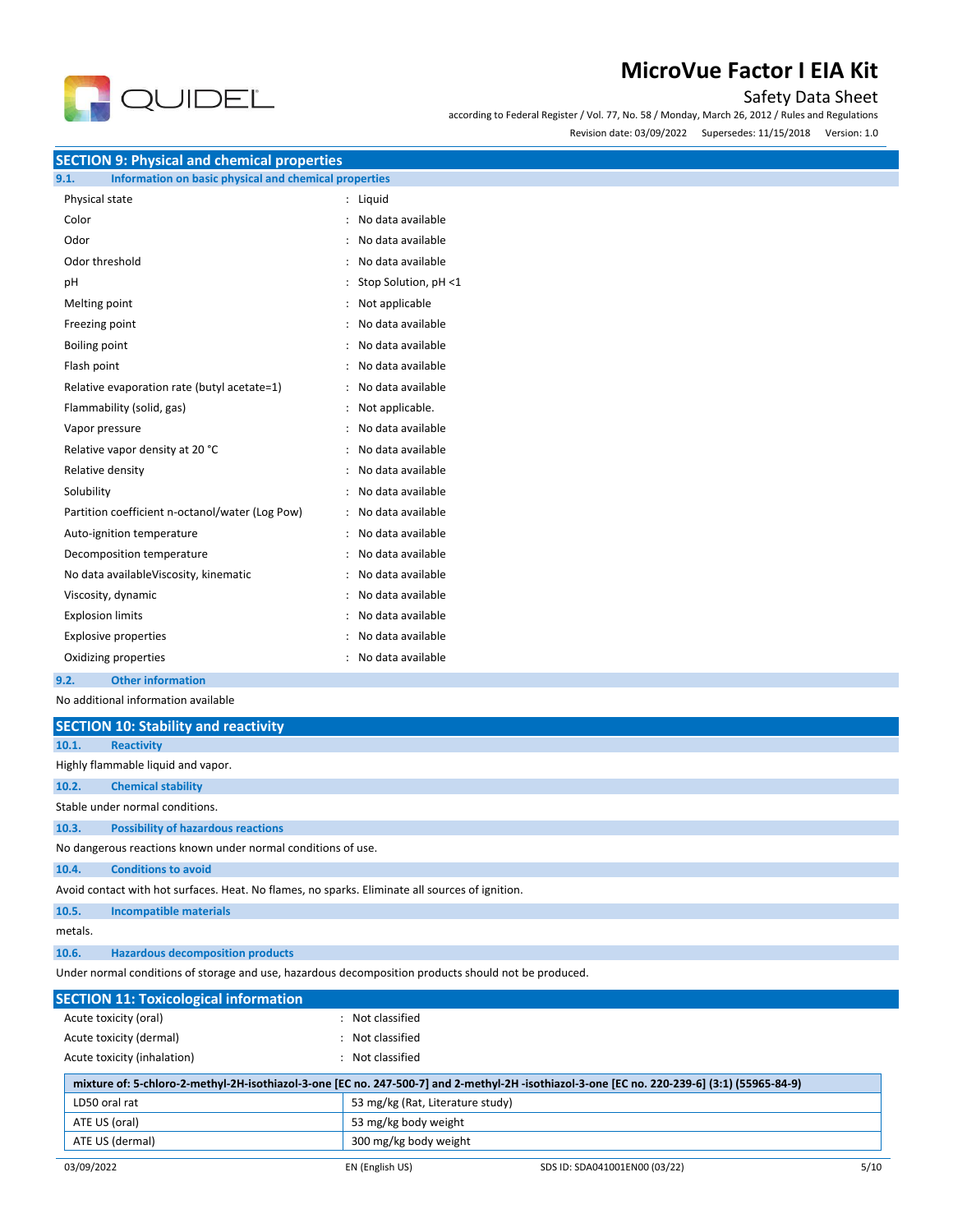

### Safety Data Sheet

according to Federal Register / Vol. 77, No. 58 / Monday, March 26, 2012 / Rules and Regulations

Revision date: 03/09/2022 Supersedes: 11/15/2018 Version: 1.0

|                                     | mixture of: 5-chloro-2-methyl-2H-isothiazol-3-one [EC no. 247-500-7] and 2-methyl-2H-isothiazol-3-one [EC no. 220-239-6] (3:1) (55965-84-9)      |  |  |
|-------------------------------------|--------------------------------------------------------------------------------------------------------------------------------------------------|--|--|
| ATE US (gases)                      | 700 ppmV/4h                                                                                                                                      |  |  |
| ATE US (vapors)                     | 3 mg/l/4h                                                                                                                                        |  |  |
| ATE US (dust, mist)                 | 0.5 mg/l/4h                                                                                                                                      |  |  |
| 1-ethylpyrrolidin-2-one (2687-91-4) |                                                                                                                                                  |  |  |
| LD50 oral rat                       | 3200 mg/kg body weight (Equivalent or similar to OECD 401, Rat, Male / female, Experimental value,<br>Oral)                                      |  |  |
| LD50 dermal rat                     | > 2000 mg/kg body weight (OECD 402: Acute Dermal Toxicity, 24 h, Rat, Male / female, Experimental<br>value, Dermal)                              |  |  |
| LC50 Inhalation - Rat               | > 5.1 mg/l (OECD 403: Acute Inhalation Toxicity, 4 h, Rat, Male / female, Experimental value, Inhalation<br>(aerosol))                           |  |  |
| ATE US (oral)                       | 3200 mg/kg body weight                                                                                                                           |  |  |
| acetone (67-64-1)                   |                                                                                                                                                  |  |  |
| LD50 oral rat                       | 5800 mg/kg (Equivalent or similar to OECD 401, Rat, Female, Experimental value)                                                                  |  |  |
| LD50 dermal rabbit                  | 20000 mg/kg (Equivalent or similar to OECD 402, Rabbit, Male, Experimental value)                                                                |  |  |
| LC50 Inhalation - Rat               | 76 mg/l (Other, 4 h, Rat, Female, Experimental value)                                                                                            |  |  |
| ATE US (oral)                       | 5800 mg/kg body weight                                                                                                                           |  |  |
| ATE US (dermal)                     | 20000 mg/kg body weight                                                                                                                          |  |  |
| ATE US (vapors)                     | 76 mg/l/4h                                                                                                                                       |  |  |
| ATE US (dust, mist)                 | 76 mg/l/4h                                                                                                                                       |  |  |
| 1-methyl-2-pyrrolidone (872-50-4)   |                                                                                                                                                  |  |  |
| LD50 oral rat                       | 4150 mg/kg body weight (Equivalent or similar to OECD 401, Rat, Male / female, Experimental value,<br>Oral, $14 \text{ day}(s)$                  |  |  |
| LD50 dermal rat                     | > 5000 mg/kg body weight (Equivalent or similar to OECD 402, 24 h, Rat, Male / female, Experimental<br>value, Dermal, 14 day(s))                 |  |  |
| LC50 Inhalation - Rat               | > 5.1 mg/l air (OECD 403: Acute Inhalation Toxicity, 4 h, Rat, Male / female, Experimental value,<br>Inhalation (aerosol), $14 \text{ day(s)}$ ) |  |  |
| ATE US (oral)                       | 4150 mg/kg body weight                                                                                                                           |  |  |
| Methylisothiazolone (26172-54-3)    |                                                                                                                                                  |  |  |
| LD50 oral rat                       | 175 mg/kg                                                                                                                                        |  |  |
| LD50 dermal rat                     | 246 mg/kg                                                                                                                                        |  |  |
| LC50 Inhalation - Rat               | $0.11$ mg/l 4 hr                                                                                                                                 |  |  |
| ATE US (oral)                       | 175 mg/kg body weight                                                                                                                            |  |  |
| ATE US (dermal)                     | 246 mg/kg body weight                                                                                                                            |  |  |
| ATE US (gases)                      | 100 ppmV/4h                                                                                                                                      |  |  |
| ATE US (vapors)                     | $0.11$ mg/l/4h                                                                                                                                   |  |  |
| ATE US (dust, mist)                 | $0.11$ mg/l/4h                                                                                                                                   |  |  |
| Skin corrosion/irritation           | : Causes skin irritation.                                                                                                                        |  |  |
| Serious eye damage/irritation       | Causes serious eye damage.                                                                                                                       |  |  |
| Respiratory or skin sensitization   | May cause an allergic skin reaction.                                                                                                             |  |  |
| Germ cell mutagenicity              | Not classified                                                                                                                                   |  |  |
| Carcinogenicity                     | Not classified                                                                                                                                   |  |  |
| hydrochloric acid  % (7647-01-0)    |                                                                                                                                                  |  |  |
| IARC group                          | 3 - Not classifiable                                                                                                                             |  |  |
|                                     |                                                                                                                                                  |  |  |
| Reproductive toxicity               | May damage fertility or the unborn child.<br>$\ddot{\phantom{a}}$                                                                                |  |  |
| STOT-single exposure                | Not classified                                                                                                                                   |  |  |
| hydrochloric acid  % (7647-01-0)    |                                                                                                                                                  |  |  |
| STOT-single exposure                | May cause respiratory irritation.                                                                                                                |  |  |
| acetone (67-64-1)                   |                                                                                                                                                  |  |  |
| STOT-single exposure                | May cause drowsiness or dizziness.                                                                                                               |  |  |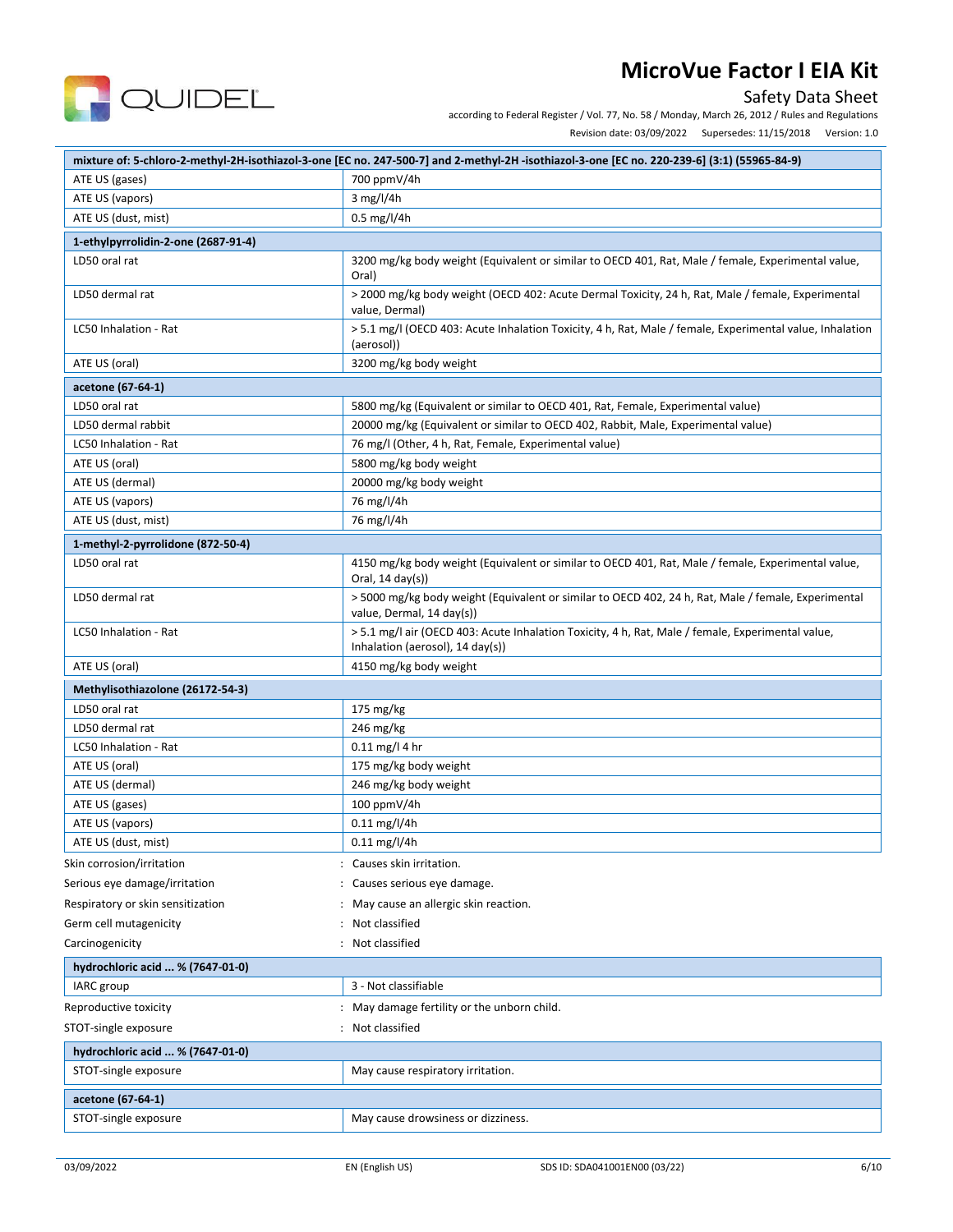

Safety Data Sheet

|                                           | according to Federal Register / Vol. 77, No. 58 / Monday, March 26, 2012 / Rules and Regulations                                                       |
|-------------------------------------------|--------------------------------------------------------------------------------------------------------------------------------------------------------|
|                                           | Revision date: 03/09/2022 Supersedes: 11/15/2018 Version: 1.0                                                                                          |
| 1-methyl-2-pyrrolidone (872-50-4)         |                                                                                                                                                        |
| STOT-single exposure                      | May cause respiratory irritation.                                                                                                                      |
| STOT-repeated exposure                    | : Not classified                                                                                                                                       |
| Aspiration hazard                         | : Not classified                                                                                                                                       |
| Viscosity, kinematic                      | No data available                                                                                                                                      |
| Symptoms/effects after skin contact       | : Irritation. May cause an allergic skin reaction.                                                                                                     |
| Symptoms/effects after eye contact        | : Serious damage to eyes.                                                                                                                              |
| <b>SECTION 12: Ecological information</b> |                                                                                                                                                        |
| 12.1.<br><b>Toxicity</b>                  |                                                                                                                                                        |
| Ecology - general                         | : The product is not considered harmful to aquatic organisms or to cause long-term adverse effects in the<br>environment.                              |
|                                           | mixture of: 5-chloro-2-methyl-2H-isothiazol-3-one [EC no. 247-500-7] and 2-methyl-2H-isothiazol-3-one [EC no. 220-239-6] (3:1) (55965-84-9)            |
| LC50 - Fish [1]                           | 0.28 mg/l (96 h, Lepomis macrochirus, Literature)                                                                                                      |
| EC50 - Crustacea [1]                      | 0.16 mg/l (48 h, Daphnia magna, Literature)                                                                                                            |
| 1-ethylpyrrolidin-2-one (2687-91-4)       |                                                                                                                                                        |
| LC50 - Fish [1]                           | > 465 mg/l (OECD 203: Fish, Acute Toxicity Test, 96 h, Brachydanio rerio, Static system, Fresh water,<br>Experimental value, Nominal concentration)    |
| EC50 - Crustacea [1]                      | > 104 mg/l (OECD 202: Daphnia sp. Acute Immobilisation Test, 48 h, Daphnia magna, Static system,<br>Fresh water, Experimental value, Locomotor effect) |
| acetone (67-64-1)                         |                                                                                                                                                        |
| LC50 - Fish [1]                           | 5540 mg/l (EU Method C.1, 96 h, Salmo gairdneri, Static system, Fresh water, Experimental value)                                                       |
| 1-methyl-2-pyrrolidone (872-50-4)         |                                                                                                                                                        |
| LC50 - Fish [1]                           | > 500 mg/l (96 h, Oncorhynchus mykiss, Static system, Fresh water, Experimental value)                                                                 |
| EC50 - Crustacea [1]                      | 1107 mg/l (EPA 660/3 - 75/009, 96 h, Palaemonetes vulgaris, Static system, Salt water, Experimental                                                    |

| $1000$ $10000$                     | <u>110, ingled the cools and cool south and chroneces</u> valgans, static system, sait water, Experimental |
|------------------------------------|------------------------------------------------------------------------------------------------------------|
|                                    | value)                                                                                                     |
| EC50 - Crustacea [2]               | > 1000 mg/l (DIN 38412-11, 24 h, Daphnia magna, Static system, Fresh water, Experimental value)            |
| Methylisothiazolone (26172-54-3)   |                                                                                                            |
| LC50 - Fish [1]                    | 4.77 mg/l Oncorhynchus mykiss - 96 hr                                                                      |
| LC50 - Other aquatic organisms [1] | 2.33 mg/l Daphnia magna (Water Flea) - 48 hr                                                               |

### **12.2. Persistence and degradability**

|                                     |                                     | mixture of: 5-chloro-2-methyl-2H-isothiazol-3-one [EC no. 247-500-7] and 2-methyl-2H-isothiazol-3-one [EC no. 220-239-6] (3:1) (55965-84-9) |      |
|-------------------------------------|-------------------------------------|---------------------------------------------------------------------------------------------------------------------------------------------|------|
| Biochemical oxygen demand (BOD)     | Not applicable                      |                                                                                                                                             |      |
| Chemical oxygen demand (COD)        | Not applicable                      |                                                                                                                                             |      |
| ThOD                                | Not applicable                      |                                                                                                                                             |      |
| BOD (% of ThOD)                     | Not applicable                      |                                                                                                                                             |      |
| hydrochloric acid  % (7647-01-0)    |                                     |                                                                                                                                             |      |
| Persistence and degradability       | Biodegradability: not applicable.   |                                                                                                                                             |      |
| 1-ethylpyrrolidin-2-one (2687-91-4) |                                     |                                                                                                                                             |      |
| Persistence and degradability       | Readily biodegradable in water.     |                                                                                                                                             |      |
| acetone (67-64-1)                   |                                     |                                                                                                                                             |      |
| Persistence and degradability       | in water.                           | Biodegradable in the soil. Biodegradable in the soil under anaerobic conditions. Readily biodegradable                                      |      |
| Biochemical oxygen demand (BOD)     | 1.43 g $O_2/g$ substance            |                                                                                                                                             |      |
| Chemical oxygen demand (COD)        | 1.92 g $O_2/g$ substance            |                                                                                                                                             |      |
| ThOD                                | 2.2 $g O2/g$ substance              |                                                                                                                                             |      |
| BOD (% of ThOD)                     | 0.872 (20 day(s), Literature study) |                                                                                                                                             |      |
| 1-methyl-2-pyrrolidone (872-50-4)   |                                     |                                                                                                                                             |      |
| Persistence and degradability       |                                     | Biodegradable in the soil. Readily biodegradable in water.                                                                                  |      |
| Biochemical oxygen demand (BOD)     | 1.07 g $O_2/g$ substance            |                                                                                                                                             |      |
| Chemical oxygen demand (COD)        | 1.56 g $O_2/g$ substance            |                                                                                                                                             |      |
| 03/09/2022                          | EN (English US)                     | SDS ID: SDA041001EN00 (03/22)                                                                                                               | 7/10 |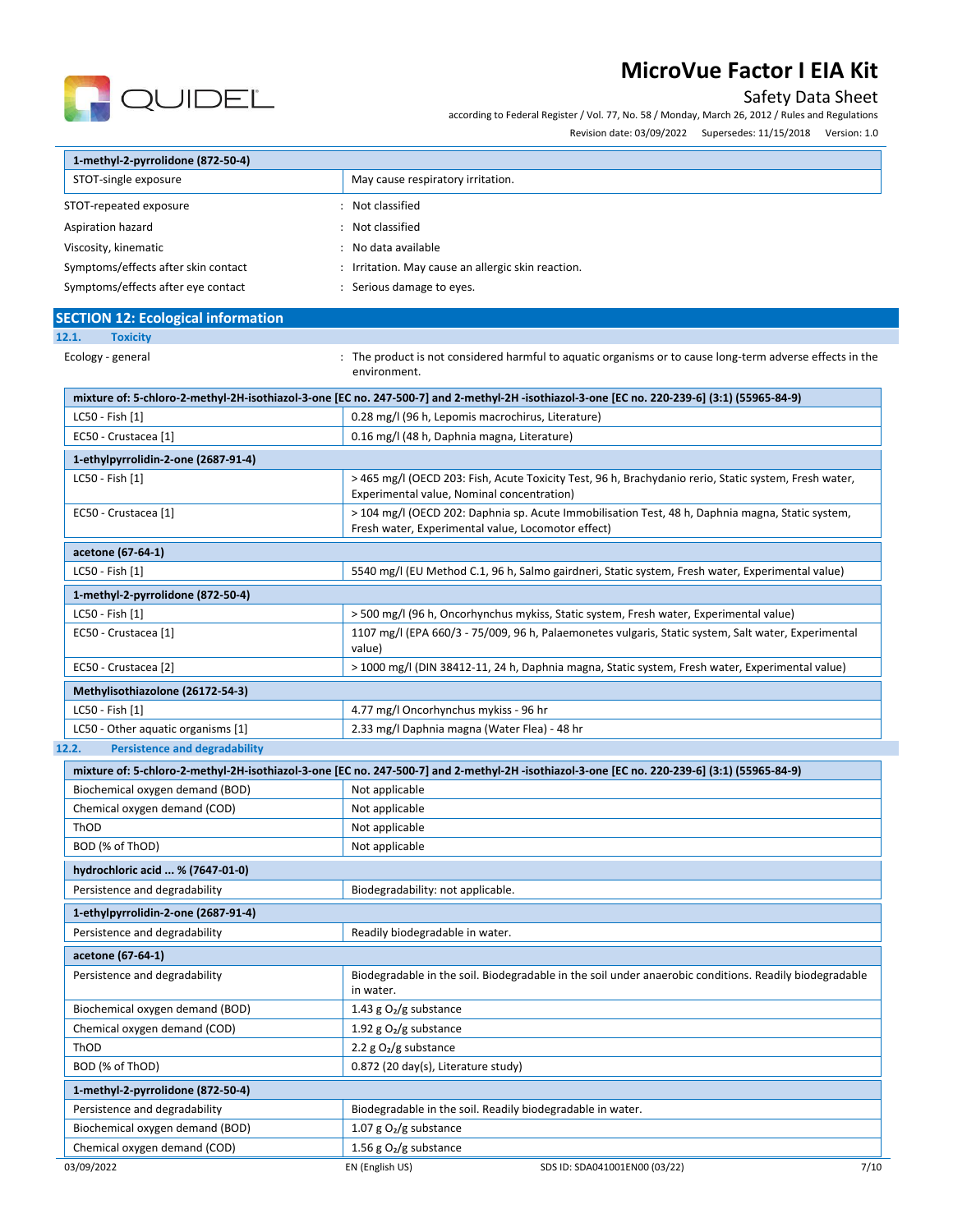

# Safety Data Sheet

according to Federal Register / Vol. 77, No. 58 / Monday, March 26, 2012 / Rules and Regulations

Revision date: 03/09/2022 Supersedes: 11/15/2018 Version: 1.0

| 1-methyl-2-pyrrolidone (872-50-4)                                                                                                            |                                                                                                                                              |  |
|----------------------------------------------------------------------------------------------------------------------------------------------|----------------------------------------------------------------------------------------------------------------------------------------------|--|
| ThOD<br>1.9 $g O2/g$ substance                                                                                                               |                                                                                                                                              |  |
| BOD (% of ThOD)<br>0.56                                                                                                                      |                                                                                                                                              |  |
| 12.3.<br><b>Bioaccumulative potential</b>                                                                                                    |                                                                                                                                              |  |
| mixture of: 5-chloro-2-methyl-2H-isothiazol-3-one [EC no. 247-500-7] and 2-methyl-2H -isothiazol-3-one [EC no. 220-239-6] (3:1) (55965-84-9) |                                                                                                                                              |  |
| Bioaccumulative potential                                                                                                                    | Not established.                                                                                                                             |  |
| hydrochloric acid  % (7647-01-0)                                                                                                             |                                                                                                                                              |  |
| Bioaccumulative potential                                                                                                                    | Does not contain bioaccumulative component(s).                                                                                               |  |
| 1-ethylpyrrolidin-2-one (2687-91-4)                                                                                                          |                                                                                                                                              |  |
| Partition coefficient n-octanol/water (Log Pow)                                                                                              | -0.2 (Experimental value, EU Method A.8: Partition Coefficient, 23 °C)                                                                       |  |
| Bioaccumulative potential                                                                                                                    | Not bioaccumulative.                                                                                                                         |  |
| acetone (67-64-1)                                                                                                                            |                                                                                                                                              |  |
| BCF - Fish [1]                                                                                                                               | 0.69 (Pisces)                                                                                                                                |  |
| BCF - Other aquatic organisms [1]                                                                                                            | 3 (BCFWIN, Calculated value)                                                                                                                 |  |
| Partition coefficient n-octanol/water (Log Pow)                                                                                              | $-0.24$ (Test data)                                                                                                                          |  |
| Bioaccumulative potential                                                                                                                    | Not bioaccumulative.                                                                                                                         |  |
| 1-methyl-2-pyrrolidone (872-50-4)                                                                                                            |                                                                                                                                              |  |
| BCF - Other aquatic organisms [1]<br>3 (Calculated value)                                                                                    |                                                                                                                                              |  |
| Bioaccumulative potential                                                                                                                    | Not bioaccumulative.                                                                                                                         |  |
| 12.4.<br><b>Mobility in soil</b>                                                                                                             |                                                                                                                                              |  |
|                                                                                                                                              | mixture of: 5-chloro-2-methyl-2H-isothiazol-3-one [EC no. 247-500-7] and 2-methyl-2H -isothiazol-3-one [EC no. 220-239-6] (3:1) (55965-84-9) |  |
| Ecology - soil                                                                                                                               | No (test) data on mobility of the components available.                                                                                      |  |
| hydrochloric acid  % (7647-01-0)                                                                                                             |                                                                                                                                              |  |
| Ecology - soil                                                                                                                               | No (test)data on mobility of the components available. May be harmful to plant growth, blooming and<br>fruit formation.                      |  |
| 1-ethylpyrrolidin-2-one (2687-91-4)                                                                                                          |                                                                                                                                              |  |
| Surface tension                                                                                                                              | 0.069 N/m (20 °C, 1 g/l, OECD 115: Surface Tension of Aqueous Solutions)                                                                     |  |
| Organic Carbon Normalized Adsorption Coefficient<br>(Log Koc)                                                                                | 1.6 (log Koc, PCKOCWIN v1.66, Calculated value)                                                                                              |  |
| Ecology - soil                                                                                                                               | Low potential for adsorption in soil. Highly mobile in soil.                                                                                 |  |
| acetone (67-64-1)                                                                                                                            |                                                                                                                                              |  |
| Surface tension                                                                                                                              | 0.0237 N/m                                                                                                                                   |  |
| Ecology - soil                                                                                                                               | No (test) data on mobility of the substance available.                                                                                       |  |
| 1-methyl-2-pyrrolidone (872-50-4)                                                                                                            |                                                                                                                                              |  |
| Surface tension                                                                                                                              | 0.407 N/m                                                                                                                                    |  |
| Organic Carbon Normalized Adsorption Coefficient<br>(Log Koc)                                                                                | 1.32 (log Koc, Calculated value)                                                                                                             |  |
| Ecology - soil                                                                                                                               | Highly mobile in soil.                                                                                                                       |  |

**12.5. Other adverse effects**

No additional information available

| <b>SECTION 13: Disposal considerations</b> |                                                                                             |
|--------------------------------------------|---------------------------------------------------------------------------------------------|
| <b>Disposal methods</b><br>13.1.           |                                                                                             |
| Regional legislation (waste)               | Disposal must be done according to official regulations.                                    |
| Waste treatment methods                    | Dispose of contents/container in accordance with licensed collector's sorting instructions. |
| Sewage disposal recommendations            | Disposal must be done according to official regulations.                                    |
| Additional information                     | Flammable vapors may accumulate in the container.                                           |
| Ecology - waste materials                  | Avoid release to the environment.                                                           |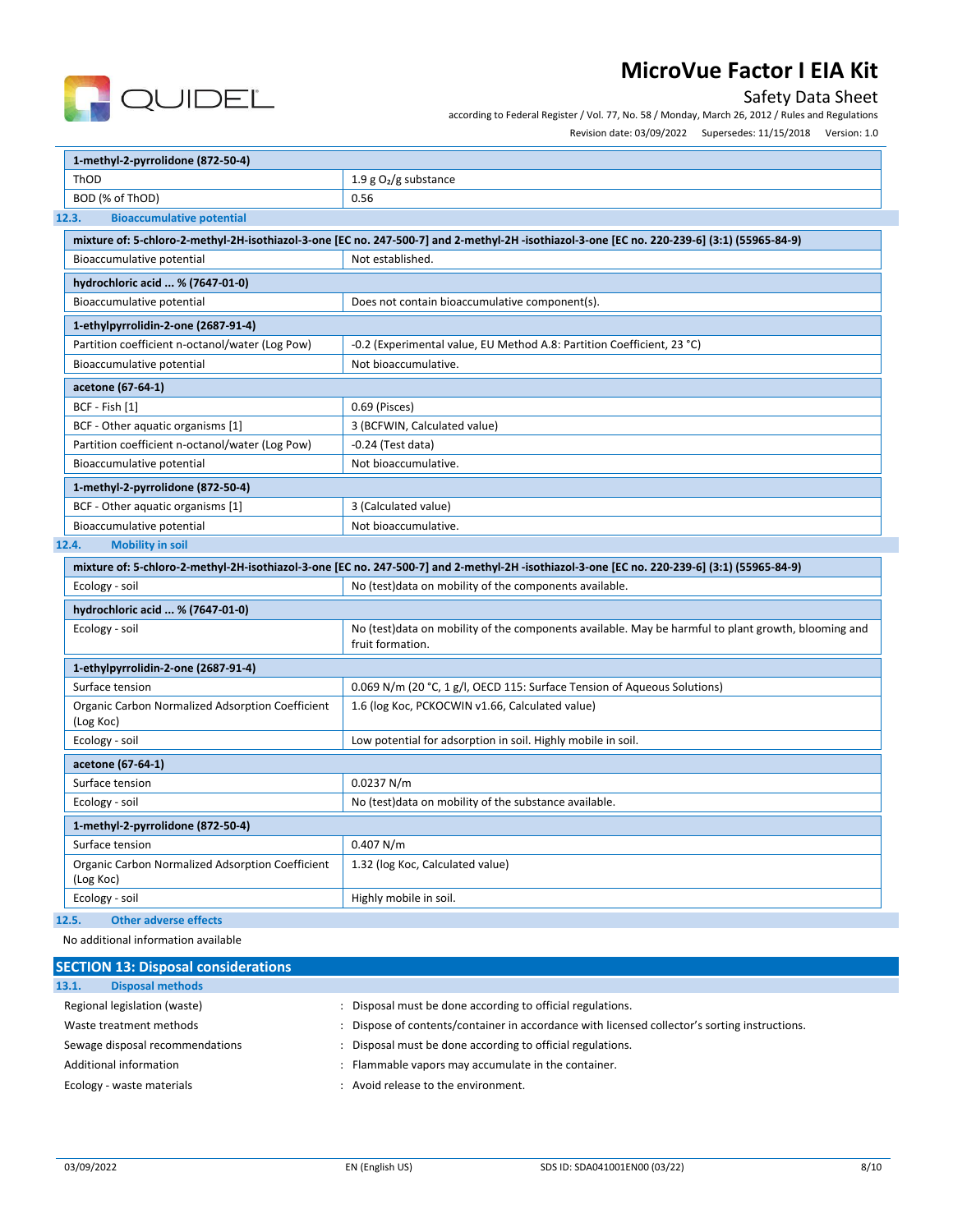

# Safety Data Sheet

according to Federal Register / Vol. 77, No. 58 / Monday, March 26, 2012 / Rules and Regulations Revision date: 03/09/2022 Supersedes: 11/15/2018 Version: 1.0

### **SECTION 14: Transport information**

# **Department of Transportation (DOT)**

Not regulated

**International Maritime Dangerous Goods (IMDG)**

Not regulated

**International Air Transport Association (IATA)**

#### Not regulated

### **SECTION 15: Regulatory information**

### **15.1. US Federal regulations**

### **MicroVue Factor I EIA Kit**

All components of this product are present and listed as Active on the United States Environmental Protection Agency Toxic Substances Control Act (TSCA) inventory

| mixture of: 5-chloro-2-methyl-2H-isothiazol-3-one [EC no. 247-500-7]<br>and 2-methyl-2H -isothiazol-3-one [EC no. 220-239-6] (3:1)                                       |         | CAS No 55965-84-9                                                                          | $< 1\%$                                                                                     |
|--------------------------------------------------------------------------------------------------------------------------------------------------------------------------|---------|--------------------------------------------------------------------------------------------|---------------------------------------------------------------------------------------------|
| hydrochloric acid  %                                                                                                                                                     |         | CAS No 7647-01-0                                                                           | $1 - 5%$                                                                                    |
| 1-ethylpyrrolidin-2-one                                                                                                                                                  |         | CAS No 2687-91-4                                                                           | $1 - 5%$                                                                                    |
| acetone                                                                                                                                                                  |         | CAS No 67-64-1                                                                             | $1 - 10%$                                                                                   |
| 1-methyl-2-pyrrolidone                                                                                                                                                   |         | CAS No 872-50-4                                                                            | $1 - 10%$                                                                                   |
| Methylisothiazolone                                                                                                                                                      |         | CAS No 26172-54-3                                                                          | $< 1\%$                                                                                     |
| Contains chemical(s) subject to TSCA 12b export notification if product is shipped outside the U.S                                                                       |         |                                                                                            |                                                                                             |
| 1-methyl-2-pyrrolidone                                                                                                                                                   |         | CAS No 872-50-4                                                                            | $1 - 10%$                                                                                   |
| Chemical(s) subject to the reporting requirements of Section 313 or Title III of the Superfund Amendments and Reauthorization Act (SARA) of 1986 and 40<br>CFR Part 372. |         |                                                                                            |                                                                                             |
| hydrochloric acid  %                                                                                                                                                     |         | CAS No 7647-01-0                                                                           | $1 - 5%$                                                                                    |
| 1-methyl-2-pyrrolidone                                                                                                                                                   |         | CAS No 872-50-4                                                                            | $1 - 10%$                                                                                   |
| hydrochloric acid  % (7647-01-0)                                                                                                                                         |         |                                                                                            |                                                                                             |
| Listed on EPA Hazardous Air Pollutant (HAPS)                                                                                                                             |         |                                                                                            |                                                                                             |
| <b>CERCLA RO</b>                                                                                                                                                         | 5000 lb |                                                                                            |                                                                                             |
| RQ (Reportable quantity, section 304 of EPA's List<br>of Lists)                                                                                                          | 5000 lb |                                                                                            |                                                                                             |
| SARA Section 302 Threshold Planning Quantity<br>(TPQ)                                                                                                                    | 500 lb  |                                                                                            |                                                                                             |
| 1-ethylpyrrolidin-2-one (2687-91-4)                                                                                                                                      |         |                                                                                            |                                                                                             |
| <b>EPA TSCA Regulatory Flag</b>                                                                                                                                          |         | SP - SP - indicates a substance that is identified in a proposed Significant New Use Rule. |                                                                                             |
| acetone (67-64-1)                                                                                                                                                        |         |                                                                                            |                                                                                             |
| <b>CERCLA RO</b>                                                                                                                                                         | 5000 lb |                                                                                            |                                                                                             |
| 1-methyl-2-pyrrolidone (872-50-4)                                                                                                                                        |         |                                                                                            |                                                                                             |
| <b>EPA TSCA Regulatory Flag</b>                                                                                                                                          |         |                                                                                            | R - R - indicates a substance that is the subject of a TSCA section 6 risk management rule. |
| 15.2. International regulations                                                                                                                                          |         |                                                                                            |                                                                                             |
| <b>CANADA</b>                                                                                                                                                            |         |                                                                                            |                                                                                             |
|                                                                                                                                                                          |         |                                                                                            |                                                                                             |

| mixture of: 5-chloro-2-methyl-2H-isothiazol-3-one [EC no. 247-500-7] and 2-methyl-2H-isothiazol-3-one [EC no. 220-239-6] (3:1) (55965-84-9) |  |
|---------------------------------------------------------------------------------------------------------------------------------------------|--|
| Listed on the Canadian DSL (Domestic Substances List)                                                                                       |  |
| hydrochloric acid  % (7647-01-0)                                                                                                            |  |
| Listed on the Canadian DSL (Domestic Substances List)                                                                                       |  |
| 1-ethylpyrrolidin-2-one (2687-91-4)                                                                                                         |  |
| Listed on the Canadian DSL (Domestic Substances List)                                                                                       |  |
| acetone (67-64-1)                                                                                                                           |  |
| Listed on the Canadian DSL (Domestic Substances List)                                                                                       |  |